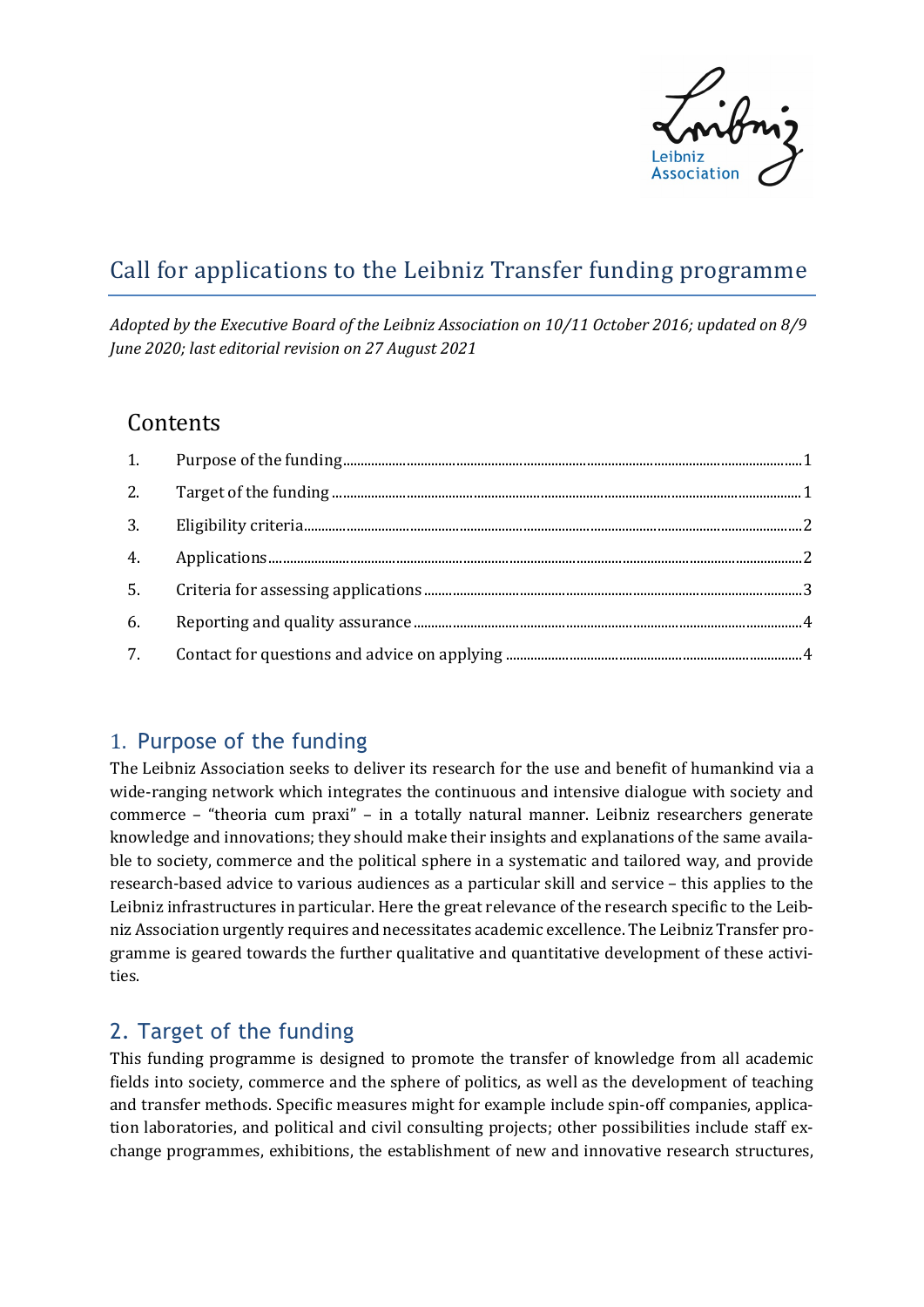and new collaboration formats with non-university-based partners.

**Level of funding:** Up to 1 million euros

**Duration of funding:** Up to three years

# <span id="page-1-0"></span>3. Eligibility criteria

The funding programme provides great flexibility in terms of both content and format; however, the proposed projects must be innovative and socially relevant. The benefits to potential users outside the scientific community as well as to the Leibniz Association must be presented clearly and logically in the application.

### <span id="page-1-1"></span>4. Applications

Applications must be directed to the Senate Competition Committee (SAW). The application text and all documents must be submitted in English. The chairperson of the SAW will decide on any potential exceptions. The head office of the Leibniz Association will provide every application initiative with an application template.

The proposed project must meet the following requirements: The application as part of the Leibniz Transfer Programme encompasses a work programme lasting up to three years. The detailed project proposal (according to the template provided) must not exceed a total length of 12 pages (excluding bibliography). Administrative information and the financial plan are submitted directly via the electronic application system. This results in a total volume of approximately 20 pages (excluding attachments). The application has the following structure:

- A) Quality, relevance and feasibility of the transfer project (*weighting: 50%*)
	- Summary of the planned project, including its research question and methods
	- Description of the innovativeness, unique features and the sustainability of services, products, research infrastructures and collaborative formats
	- Definition and naming of target groups, users and consumers (in the social, commercial and political spheres)
	- Presentation of the social/commercial demand for the transfer project and the added value generated for the transfer's audience, e.g. commercialisation potential
	- A work programme with milestones and work packages
	- An explanation of the transfer project's relevance in terms of its contribution to solving current social, ecological or economic problems
	- Where appropriate concept for protecting and implementing the idea (information regarding planned/existing property rights, patent registrations, freedom to operate, etc.)
	- Where appropriate business plan
- B) Qualification of the project leaders (*weighting: 20%*)
	- Brief CVs and presentation of the project and, if applicable, sub-project leaders' expertise essential to the success of the transfer project, including the project/ sub-project leaders' up to ten most relevant publications (one document, max 2 pages)
- C) Strategic efficacy of the proposed transfer project (*weighting: 20%*)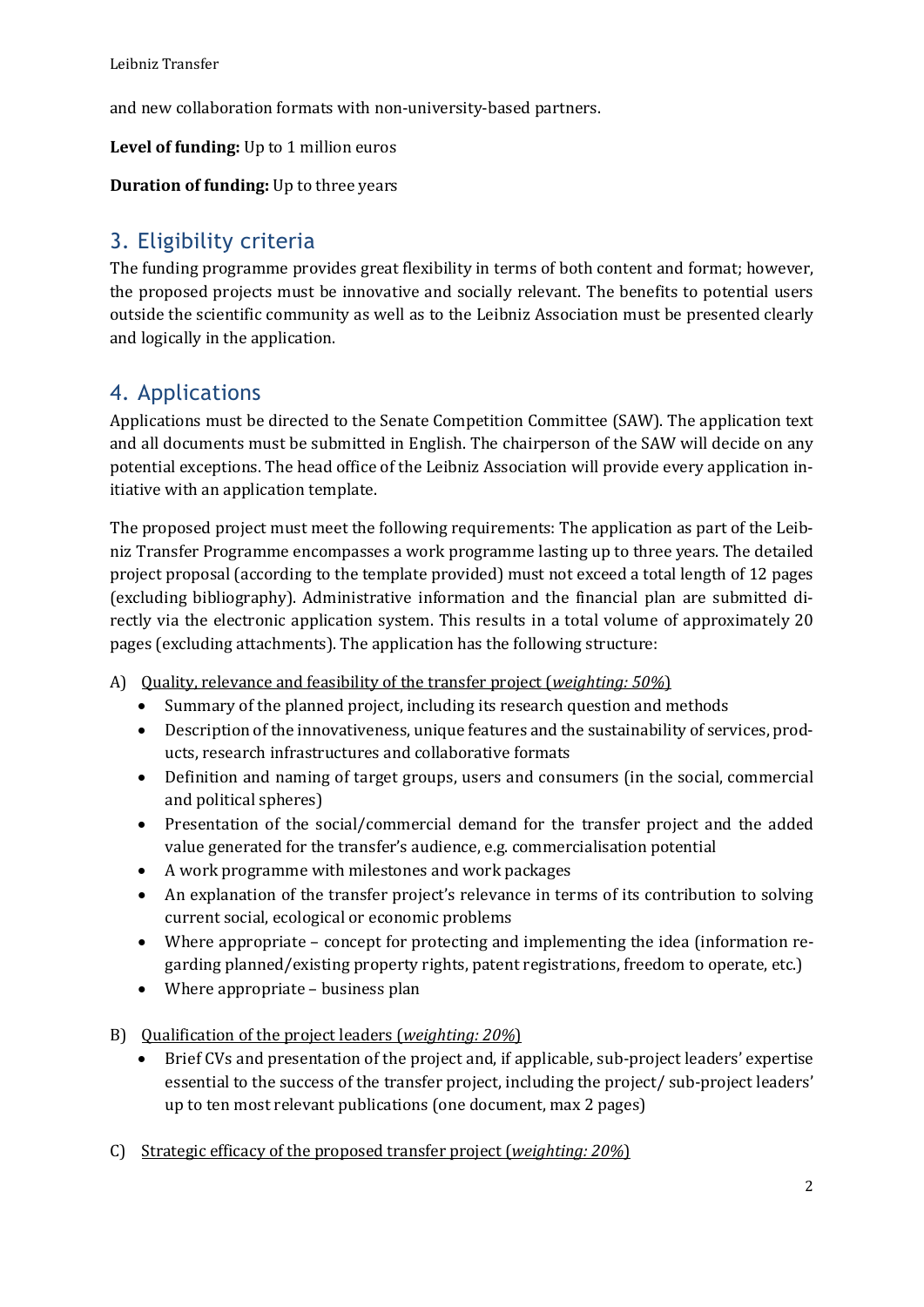- Presentation of the strategic benefit to the Leibniz Association
- Presentation of new interfaces with society, politics and the public (e.g. associations, journalists, etc.)
- Supporting measures in line with the Leibniz equality standards<sup>[1](#page-2-1)</sup> and the Leibniz diversity objectives
- Consideration of the Leibniz Guidelines on Career Development<sup>2</sup>

#### D) Finances (*weighting: 10%*)

• Presentation of the intended usage of the funding in a finance plan which encompasses the direct and indirect project-related costs over the duration of the funding period, including indication of the annual staff costs, material costs (including travel costs) and investments and briefly justifies their necessity

#### **For additional general information, please see the applicant guidelines for the Leibniz Competition.**

# <span id="page-2-0"></span>5. Criteria for assessing applications

The assessments should be guided by the following criteria that underpin the SAW evaluation.

Assessment of the transfer project:

- Innovativeness, unique features, and sustainability of services, products, research infrastructures and collaborative formats
- Definition and naming of target groups, users and consumers (in the social, commercial and political spheres)
- Demand for the transfer project and the added value provided to the transfer's audience
- The transfer project's chances of success: Maturity of the project, specificity of the work programme and feasibility of the project
- Relevance: Contributions to solving current academic and social, ecological or economic problems
- Where appropriate concept for protecting and implementing the idea (information regarding planned/existing property rights, patent registrations, freedom to operate, etc.)
- Where appropriate business plan

Assessment of the project leaders:

- Track record of the project and, if applicable, sub-project leaders and participating institutes in their respective field
- The project/ sub-project leaders' expertise with the respective transfer method

Assessment of the strategic efficacy:

- Strategic benefit to the Leibniz Association
- Creation of new interfaces with society, the political sphere and the public (e.g. including associations, journalists, etc.)

<span id="page-2-1"></span><sup>&</sup>lt;sup>1</sup> Leibniz equality standards

<span id="page-2-2"></span><sup>2</sup> [Leibniz Guidelines on Career Development](https://www.leibniz-gemeinschaft.de/fileadmin/user_upload/Bilder_und_Downloads/%C3%9Cber_uns/Karriere/Broschuere-Leibniz-Leitlinie-Karriereentwicklung-2020_WEB.pdf)